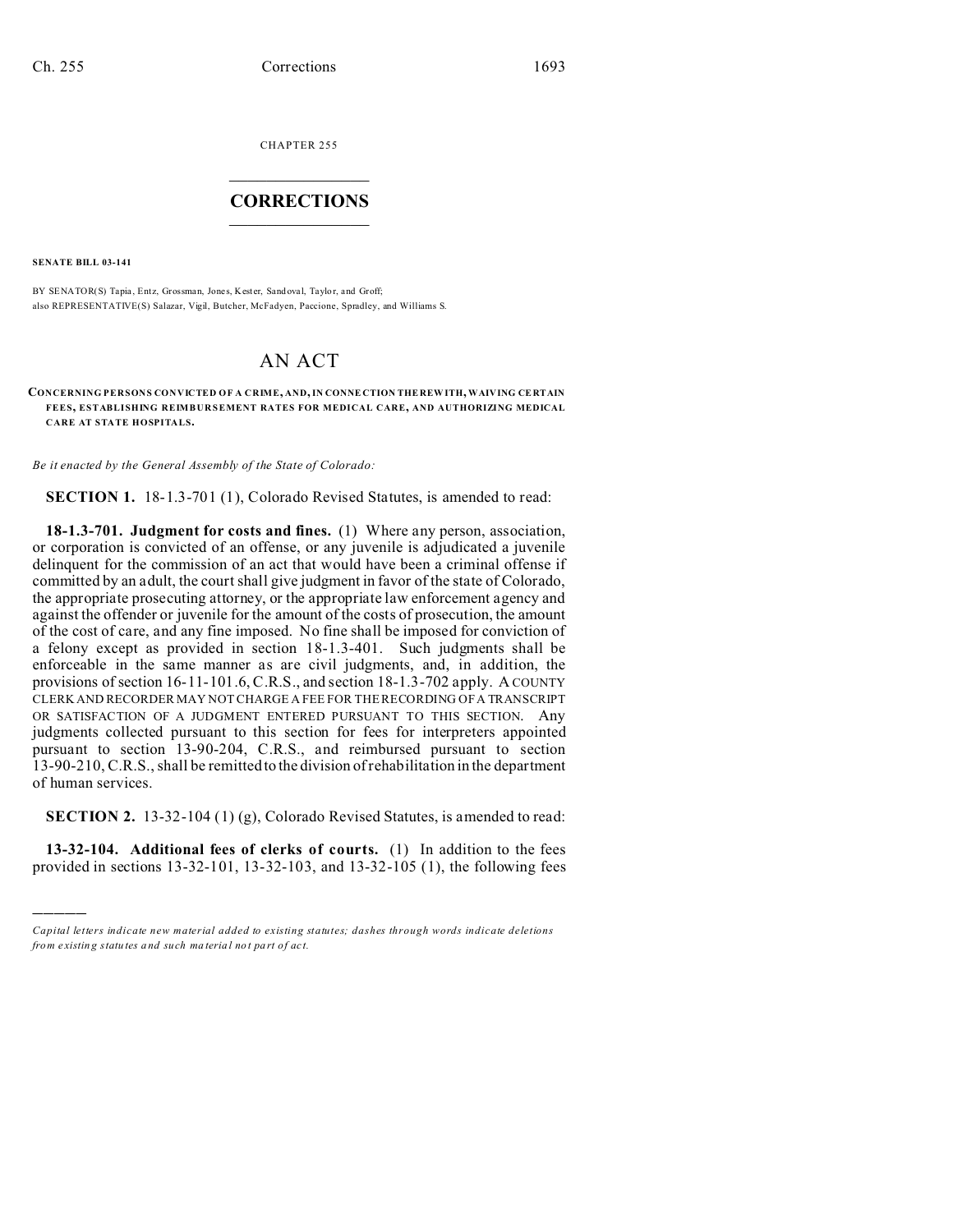shall be paid to the clerk of the court by the party ordering the same:

(g) For preparing and issuing a transcript of judgment, a fee of ten dollars; EXCEPT THAT THIS FEE SHALL NOT BE CHARGED FOR A JUDGMENT ENTERED PURSUANT TO SECTION 18-1.3-701, C.R.S.;

**SECTION 3.** 17-26-104.5, Colorado Revised Statutes, is amended BY THE ADDITION OF THE FOLLOWING NEW SUBSECTIONS to read:

**17-26-104.5. Medical visits - charge to persons in custody - provider charges - state hospitals.** (1.3) A PROVIDER OF MEDICAL CARE THAT RECEIVES ANY STATE MONEY, INCLUDING BUT NOT LIMITED TO PROVIDERS THAT RECEIVE MONEY FROM THE MEDICAL ASSISTANCE PROGRAM ESTABLISHED IN ARTICLE 4 OF TITLE 26, C.R.S., OR THE PROGRAM FOR THE MEDICALLY INDIGENT ESTABLISHED IN ARTICLE 15 OF TITLE 26, C.R.S., SHALL CHARGE A COUNTY FOR MEDICAL CARE PROVIDED TO A PERSON IN CUSTODY IN A COUNTY JAIL:

(a) AT THE SAME RATE THAT THE PROVIDER IS REIMBURSED FOR SUCH SERVICES BY THE MEDICAL ASSISTANCE PROGRAM; OR

(b) IF THE PROVIDER IS NOT REIMBURSED BY THE MEDICAL ASSISTANCE PROGRAM, AT THE HIGHEST RATE THAT THE PROVIDER IS REIMBURSED IN WHOLE OR IN PART WITH STATE MONEYS IN ANY OTHER PROGRAM.

(1.5) (a) IF ECONOMICAL, A COUNTY SHERIFF MAY TRANSPORT A PERSON HELD IN CUSTODY IN A COUNTY JAIL TO THE COLORADO MENTAL HEALTH INSTITUTE AT PUEBLO FOR MEDICAL TREATMENT. WITHIN THE BED AND MEDICAL CAPACITY OF THE FACILITY, THE COLORADO MENTAL HEALTH INSTITUTE AT PUEBLO SHALL PROVIDE MEDICAL CARE TO A PERSON HELD IN CUSTODY IN A COUNTY JAIL. THE COUNTY IN WHICH THE PERSON WAS HELD SHALL BE RESPONSIBLE FOR THE PAYMENT TO THE HOSPITAL FOR MEDICAL COSTS INCURRED BY A PERSON IN CUSTODY, BUT, IF SUCH COSTS ARE NOT REPAID TO THE COUNTY BY THE PERSON IN CUSTODY, SUCH COSTS CONSTITUTE A MEDICAL TREATMENT CHARGE THAT MAY BE COLLECTED AS PROVIDED FOR IN SUBSECTION (1) OF THIS SECTION.

(b) NOTWITHSTANDING THE PROVISIONS OF PARAGRAPH (a) OF THIS SUBSECTION (1.5), THE MENTAL HEALTH INSTITUTE AT PUEBLO SHALL CHARGE A COUNTY THE ACTUAL COSTS OF THE MEDICAL CARE PROVIDED TO A PERSON HELD IN CUSTODY. THE CHARGES SHALL COVER THE FULL DIRECT AND INDIRECT COSTS OF THE CARE PROVIDED AS DETERMINED BY GENERALLY ACCEPTED ACCOUNTING PRINCIPLES. THE GENERAL ASSEMBLY SHALL INCLUDE WITHIN THE APPROPRIATION FOR THE GENERAL MEDICAL DIVISION OF THE INSTITUTE AN AMOUNT EQUAL TO THE ESTIMATED REIMBURSEMENTS TO BE RECEIVED FROM COUNTIES PURSUANT TO THIS PARAGRAPH (b).

**SECTION 4. Effective date.** This act shall take effect at 12:01 a.m. on the day following the expiration of the ninety-day period after final adjournment of the general assembly that is allowed for submitting a referendum petition pursuant to article V, section 1  $(3)$  of the state constitution; except that, if a referendum petition